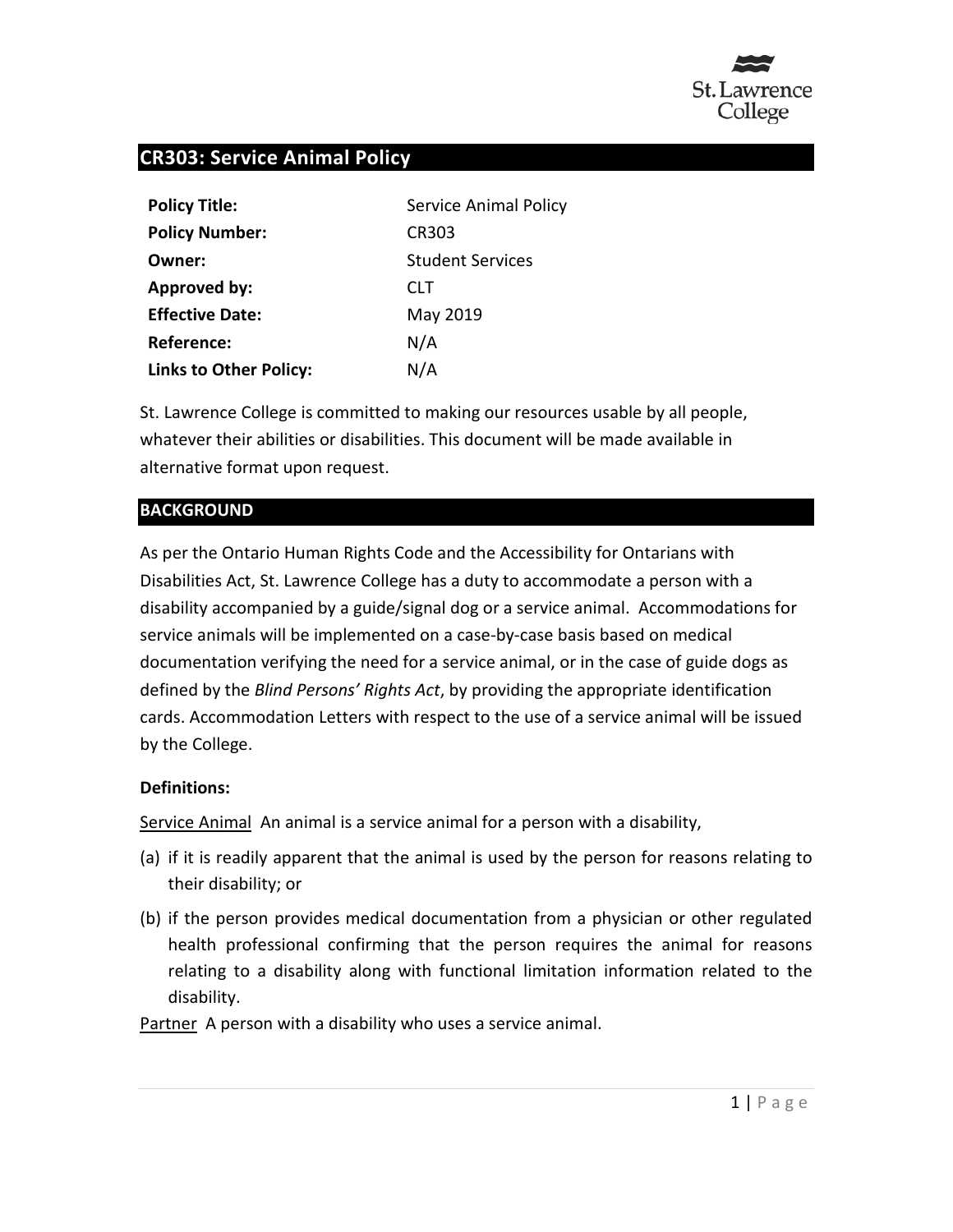

### **Purpose:**

The purpose of this policy is to provide the College community with guidelines for the use of service animals on St. Lawrence College Campuses.

## **Scope:**

This policy applies to the College community, which includes students, staff, volunteers and visitors and the general public.

## **POLICY STATEMENTS**

- **1.** The College enforces a no-animal/no-pet policy in its residence halls and Campus facilities. Exceptions are made on a case-by-case basis for service animals and as noted in policy statement #2. Where the need for a service animal is not readily apparent, accommodated exceptions for animals are based on functional limitations outlined in medical documentation confirming the requirement for the service animal.
- **2.** Animals used in College labs (i.e. Veterinary Assistant / Technology programs, etc…), College learning enterprises (i.e. Scruffy Dog Salon) or for approved college events involving animals (i.e. Therapy Tails) are exempt from this policy; animals used for these purposes will have their on-campus presence solely limited to the times and locations of said approved purpose or event.
- **3.** The College reserves the right to enforce all relevant rules for the use of service animals, through the Student Code of Conduct and applicable laws. The College also reserves the right to revoke permission granted for the Campus presence of any animal ('excluded / exclusion') whose partner fails to follow the requirements set forth in this policy and associated procedures.
- **4.** A service animal may be excluded when any one of the following conditions exists:
	- The animal is disruptive and the partner is not effectively controlling it.
	- The animal's presence, behaviour or actions pose an unreasonable or direct threat to property or the health or safety of others. Risk may not be remote or speculative, such as thinking an animal might bite someone or will annoy others. Allergies or a fear of animals are generally not sufficient conditions to exclude service animals.
	- When another law specifically states that animals must be excluded or the animal is excluded by operation of another law.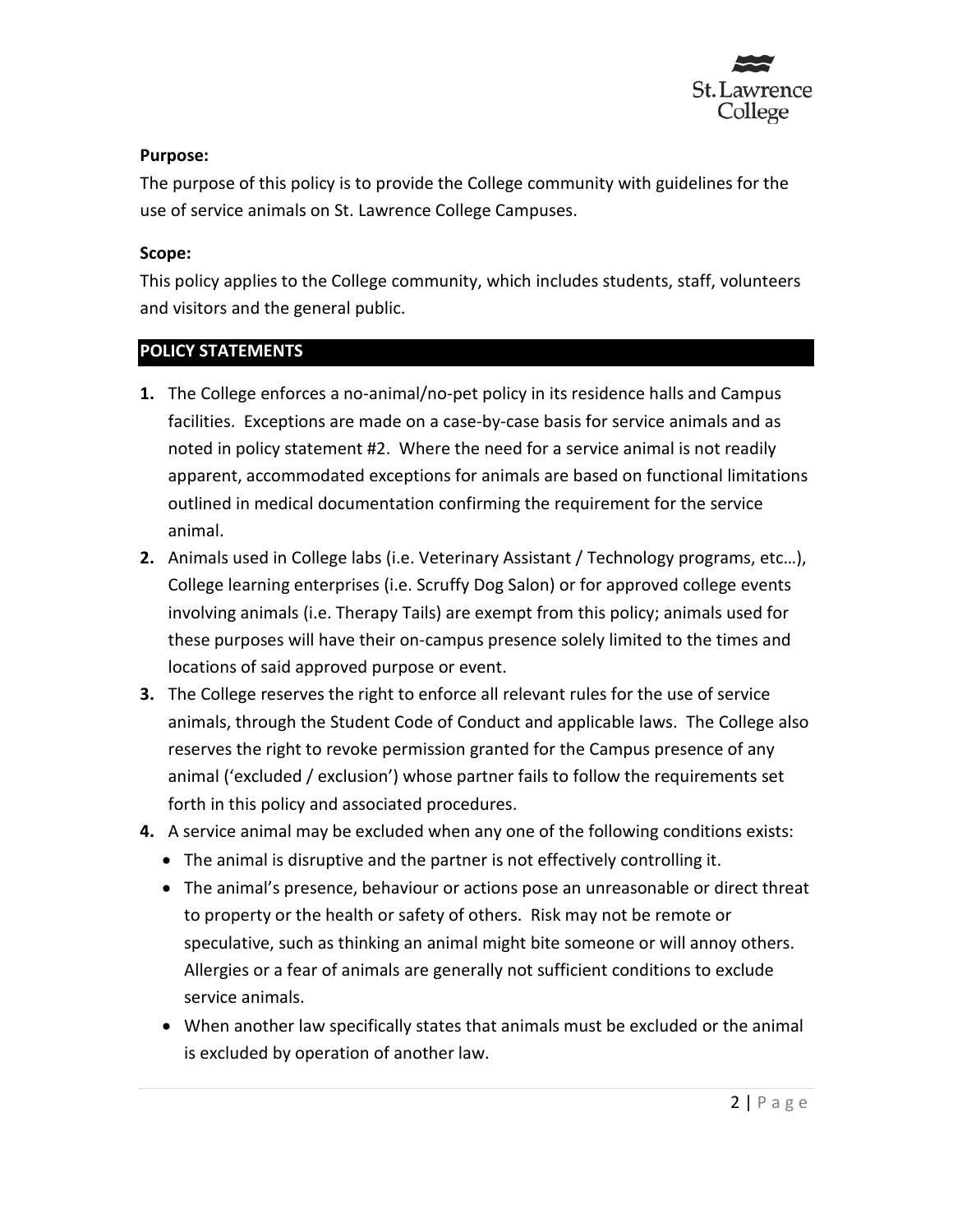

• When the partner acts in violation of the Service Animal Policy.

If the service animal is to be excluded for any of the above reasons, the partner must be given the option of participating in an activity or receiving services without the animal on the premises. If the animal has been excluded because of disruptive behaviour, the partner must be allowed to participate in the activity with the service animal once the animal's behaviour is demonstrated and confirmed to be under control. Multiple incidents of disruptive behaviour may result in the animal being permanently excluded from College property.

#### **MONITORING**

Student Services is responsible for monitoring this policy.

## **NEXT POLICY REVISION DATE**

N/A

#### **SPECIFIC LINKS**

N/A

## **APPENDIX A AND ATTACHMENTS**

- 1. Requirements of a Service Animal and Its Partner
	- Service animals must be accompanied and controlled at all times by their partner.
	- Service animals in training must be appropriately marked.
	- Service animals should wear specialized equipment such as a backpack, harness or special collar identifying them as a service animal, but this is not a legal requirement.
	- The partner must remain in close proximity to the service animal, unless the partner is in an area where the animal is not allowed; at such times the animal must be crated.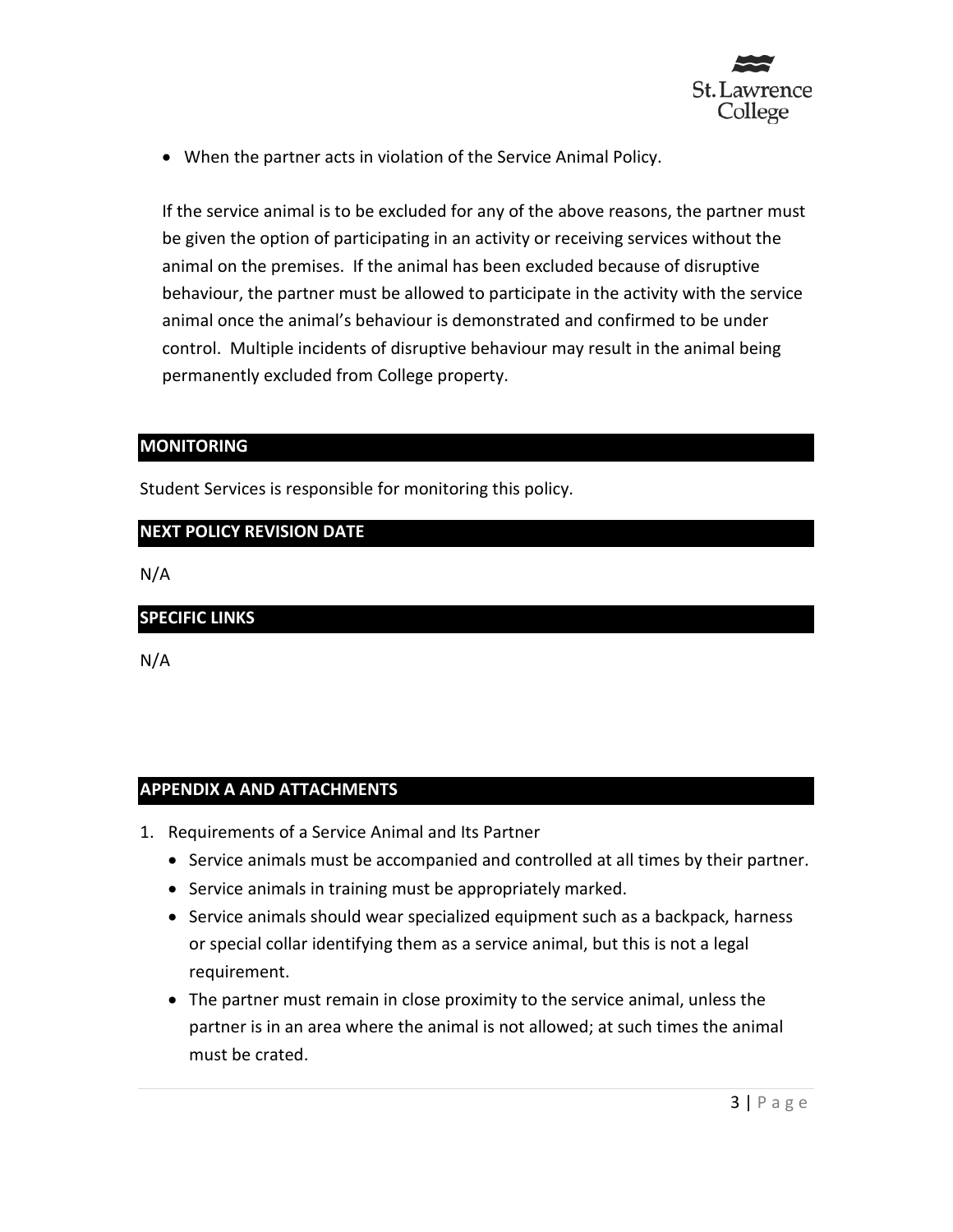

- Where appropriate for the type of service animal (i.e. service dogs), the animal should be responsive to voice commands at all times and be under the full control of the partner.
- Service animals must be housetrained.
- The service animal must be restrained on a leash (no more than 5 feet) or harness at all times unless the animal is confined to a crate.
- Barking, growling, biting or any aggressive behaviour by a service animal will not be tolerated or permitted and will result in exclusion.
- Service animals must not be disruptive to others. This includes, but is not limited to, interaction with others, disturbing the personal belongings of others, engaging in personal grooming in public settings, blocking an aisle, passageway for fire and/or emergency exits.
- The partner is responsible for any damage caused by their service animal.
- The partner must clean up after the animal on Campus property including the sanitary disposal of animal wastes.
- Individual departments of the College such as Veterinary Assistant / Technology, Biotechnology, Culinary, Medical Laboratory Science and the College Residences may require additional regulations / procedures / specialized contracts for service animals to ensure the health and safety of their respective areas.
- In order for service dogs, which are not trained as guide dogs or signal dogs, to be in campus buildings, including College Residences, they must have recent (within two years) "Canine Good Neighbour Program" certification, or certification under a comparable program recognized by the Canadian Kennel Club.
- 2. Care of a Service Animal on Campus
	- The partner is responsible for providing water, food and timely bathroom and exercise breaks each day and for generally adhering to appropriate standards of care for the animal.
	- When the service animal is left alone on Campus, the partner must provide an appropriately-sized, well-ventilated crate / cage for the animal and make appropriate arrangements through their Academic School, College Residences and/or Student Wellness & Accessibility for the container during these periods.
	- The partner is responsible for the health of the animal and must provide verification to Student Wellness & Accessibility from a licensed veterinarian that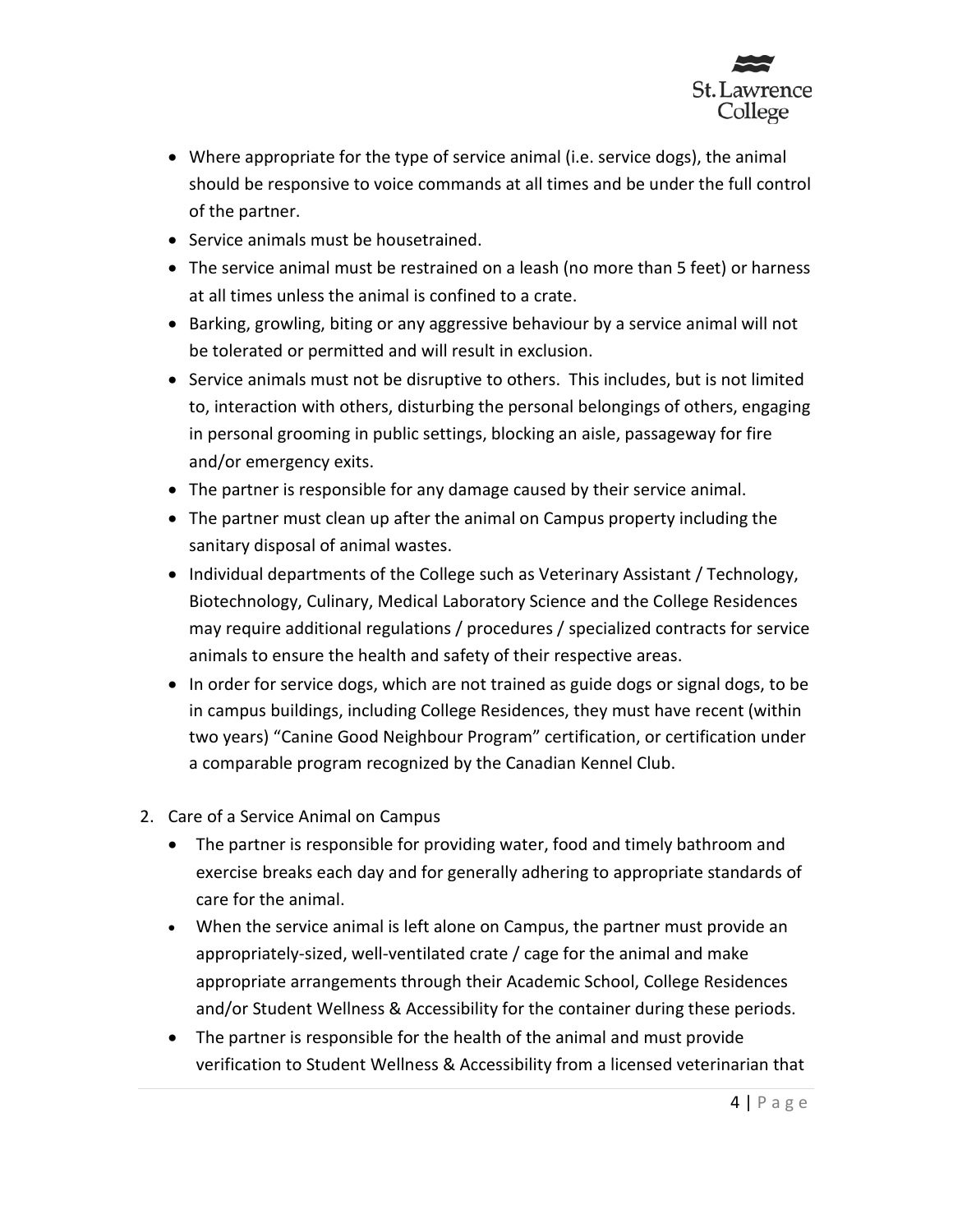

all necessary vaccinations (including deworming and tick and flea treatment) appropriate for that type of service animal are current.

- It is the responsibility of the partner to ensure their animal is kept clean, wellgroomed and odour free. The partner must arrange for any cleaning necessary due to the presence of the animal.
- The partner is responsible for seeking prompt veterinarian attention for their animal if it is displaying any signs of illness.
- 3. Maintaining an inclusive environment for Service Animals and Partners
	- A service animal should be allowed to accompany their partner in areas of the campus as specified in their approved Accommodation Letters.
	- Maintain a respectful distance from service animals. It is not appropriate to touch, feed or startle service animals as this might distract it from its work / function.
	- Ensure that the person using a service animal is included and not isolated from others.
- 5. Conflicting / Competing Disability Accommodations
	- There may be circumstances where a partner's accompaniment by a service animal has to be balanced with the health and safety needs of other students or other College community members. Students with medical condition(s) affected by a service animal should contact Student Wellness & Accessibility if they have a health or safety concern about exposure to the animal. The student raising the issue will be asked to provide medical documentation that identifies the condition(s) allowing a determination to be made as to whether the condition is disabling and whether there is a need for an accommodation. Staff should follow the same process by speaking directly with their Manager.
- 6. Approval Processes for Service Animals
	- If the need for a service animal can be readily identified, no additional information about the student's medical needs or the need for accommodation is required. For example, a blind person with a guide dog does not need to verify her/his disability or need for the dog, however in the case of guide dogs as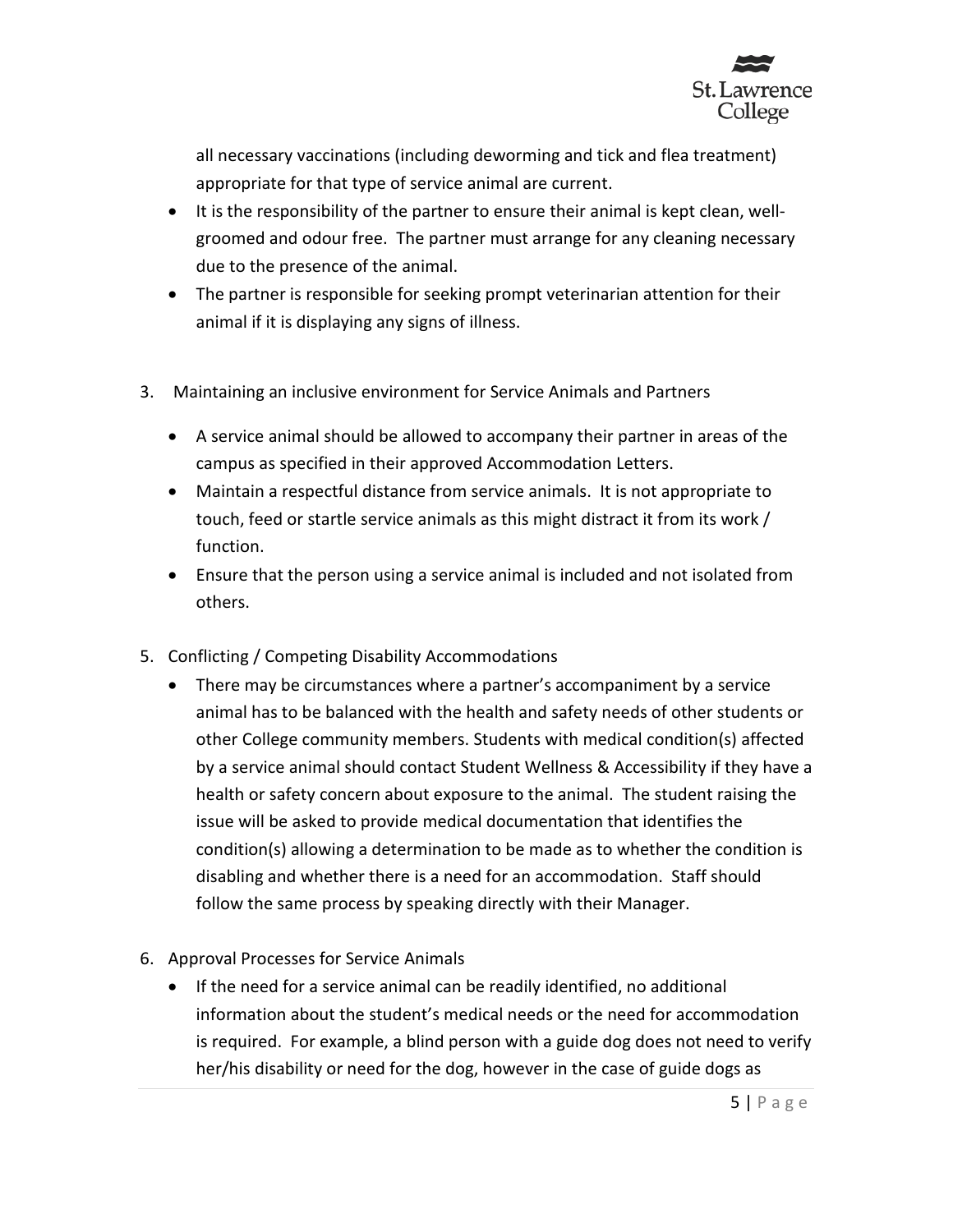

defined by the *Blind Persons' Rights Act,* they may be asked to provide the appropriate identification cards for the guide dog.

- In situations where the need for a service animal is not readily apparent, the partner must provide medical documentation from a regulated health care provider, such as a physician, psychologist, psychiatrist or other regulated health professional, that clearly outlines the functional impairment that requires the use of a service animal, how the service animal supports the partner's functional impairment and other related information. Any medical related needs for a service animal to be on Campus, including outside of a person's personal living space in Campus Residence buildings, must be clearly articulated through medical documentation. Medical documentation is to be submitted to Student Wellness & Accessibility.
- Documentation confirming up to date vaccinations and an ongoing wellness program with a veterinarian must also be submitted for service animals along with current municipal licensing documentation.
- Once documentation is received and approved by Student Wellness & Accessibility, the partner will be required to complete, and sign, a "Contract for Service Animal and Partner".
- The type of animal that can be brought into College Residences must also be vetted and approved by the Director of Residence Services in addition to Student Wellness & Accessibility. Each case will be handled on a case by case basis.
- For employees requesting approval for an on-campus service animal, Human Resources is the Campus authority who considers requests and provides approval. Human Resources will evaluate the request using documentation of the disability from the employee and determine if the animal is a reasonable accommodation. The employee will also be required to complete the "Contract for Service Animal and Partner".
- If a partner obtains a new / different service animal to be used under the provisions of this procedure, the animal must be registered and approved by Student Wellness & Accessibility, and where applicable, College Residence or Human Resources.
- 7. Dispute Resolutions Process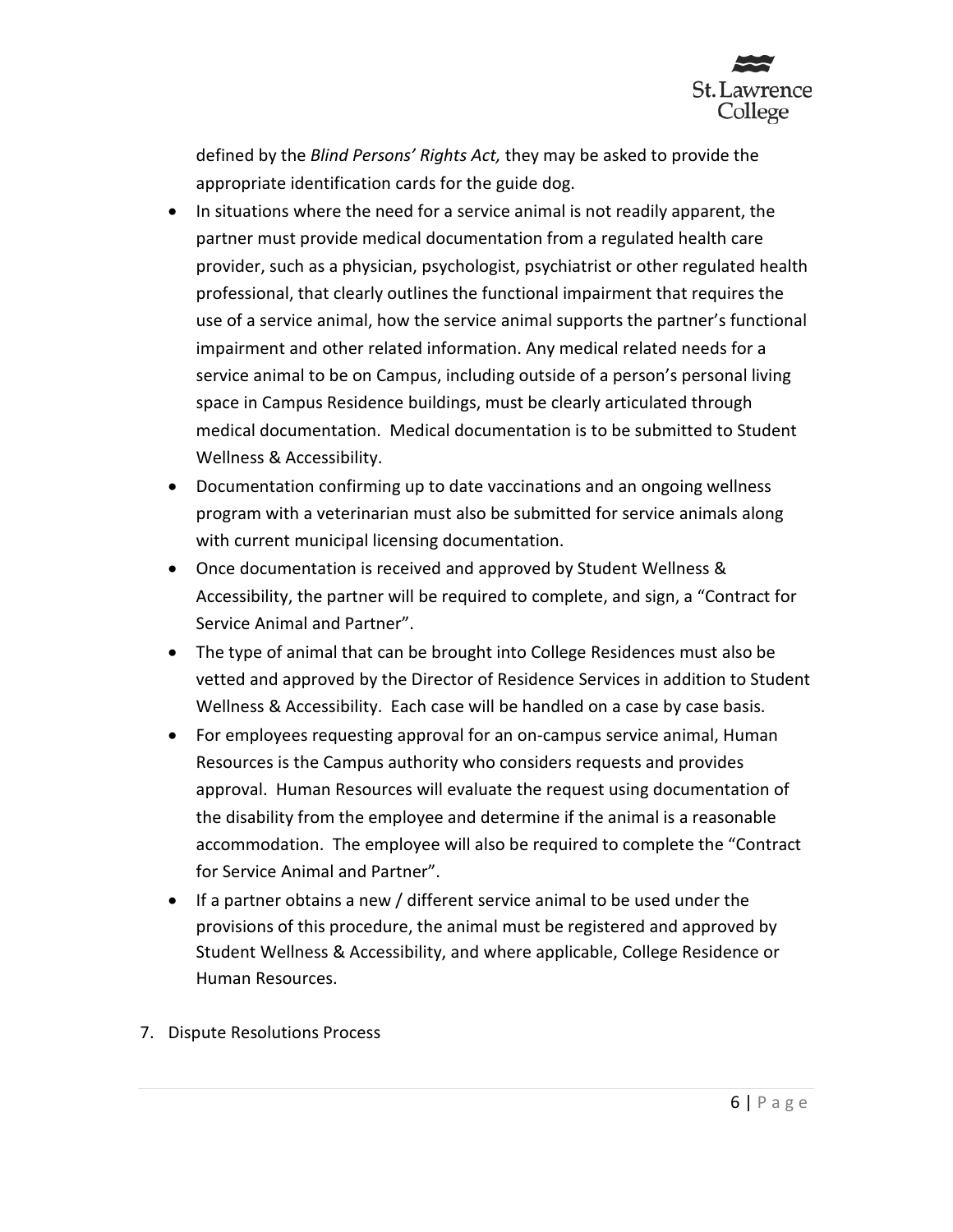

- In the event of a disagreement about the appropriateness of an accommodation, service quality, or an animal exclusion, a student should confer with Student Wellness & Accessibility.
- An employee with a disagreement should confer with Human Resources and if the concern is not resolved, may contact the Vice President, Human Resources.

# **Contract for Service Animal and Partner**

| Partner / Owner / Trainer Name:                                                                                                    |
|------------------------------------------------------------------------------------------------------------------------------------|
| Telephone Number:<br><u> 1980 - John Stein, Amerikaansk politiker (* 1980)</u>                                                     |
| Animal Name:                                                                                                                       |
| Species:<br><u> 1989 - Johann Barbara, martxa al III-lea (h. 1989).</u>                                                            |
| Colour:<br><u> 1989 - Johann Harry Harry Harry Harry Harry Harry Harry Harry Harry Harry Harry Harry Harry Harry Harry Harry</u>   |
| Date and type of last vaccines and veterinary examinations (including deworming and<br>tick and flea treatment where appropriate): |

(documentation required)

Date and type of Behaviour Certification:

(documentation required for service dog other than guide/signal dog)

I hereby agree that:

- 1. I am the owner/trainer of the animal described above. I have authority to execute this consent.
- 2. My animal will be on a leash / harness while on College property.
- 3. I will ensure that my animal in no way interferes with the learning environment of the College.
- 4. I will ensure my animal does not display any aggressive or disruptive behaviour such as biting, lunging, growling or barking.
- 5. I will clean up after my animal at all times, including washing surfaces when required.
- 6. I will ensure my animal is provided with water, food and regular bathroom and exercise breaks.
- 7. I will not allow my animal to enter any classroom / lab animal rooms of the College.
- 8. I will ensure my animal is clean, well groomed and parasite free.